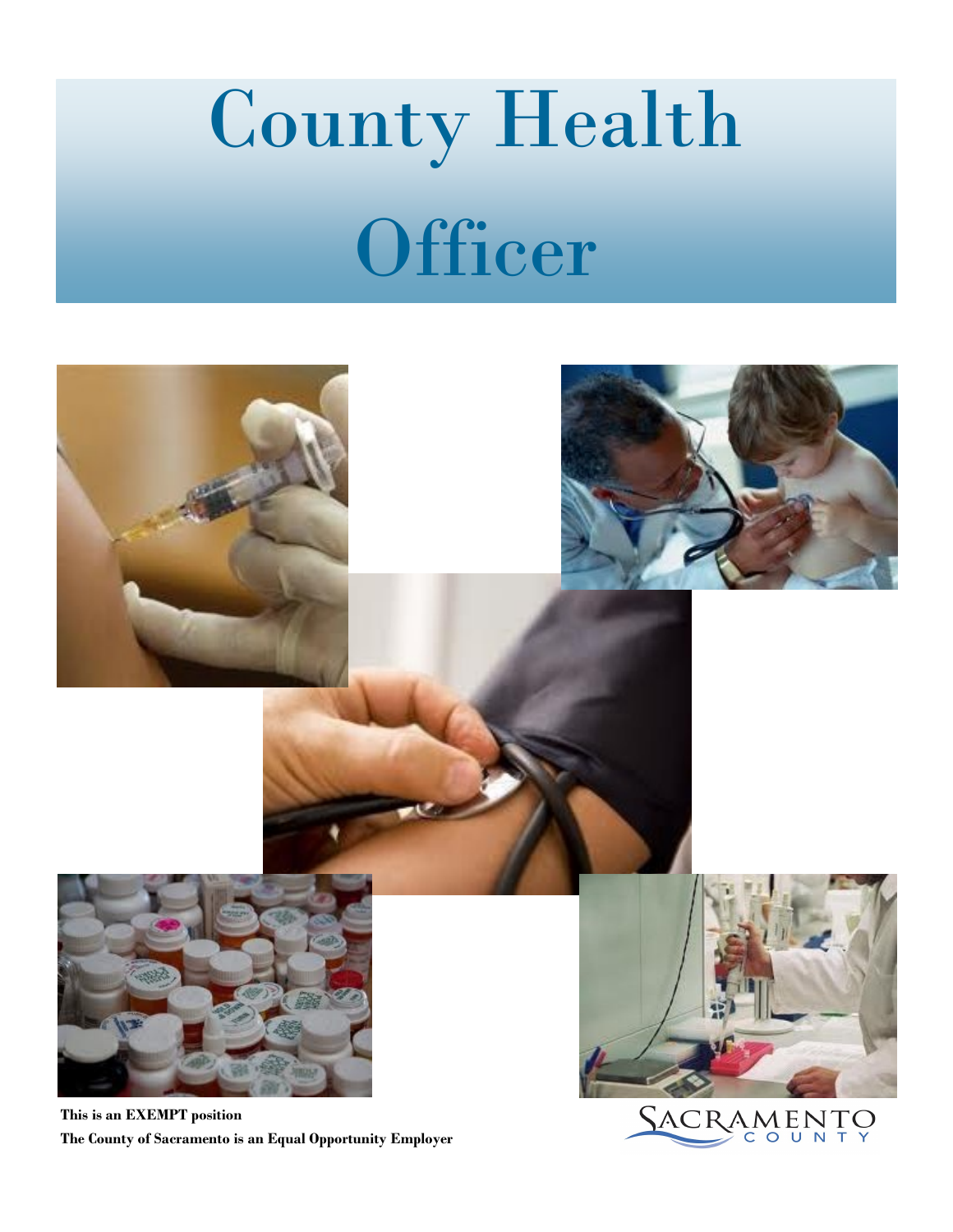

# **THE COUNTY OF SACRAMENTO**

Sacramento County was incorporated in 1850 as one of the original 27 counties of California. The County's largest city, the City of Sacramento, is the seat of government for California and also serves as the county seat. Sacramento became the State Capital in 1854. The County is the major component of the Sacramento Metropolitan Statistical Area (SMSA) which includes Sacramento, El Dorado and Placer Counties.

Sacramento County encompasses approximately 994-square miles in the middle of the 400-mile long Central Valley, which is California's prime agricultural region. Sacramento County extends from the low delta lands between the Sacramento and San Joaquin rivers north to about ten miles beyond the State Capitol and east to the foothills of the Sierra Nevada Mountains. The southernmost portion of Sacramento County has direct access to the San Francisco Bay.

Sacramento is known as the "River City" and has an abundance of water-oriented activities. Sacramento is home to the exciting Sacramento Kings basketball team, the Sacramento River Cats Triple-A baseball team, historic Old Sacramento, the State Railroad Museum, Crocker Art Museum, Stanford Mansion, Sacramento Zoo, Sutter's Fort, and the State Capitol Building. Sacramento County's total operating budget is \$3.5 billion with approximately 11,600 employees.

## **THE DIVISION OF PUBLIC HEALTH**

The goal of the Division of Public Health is to assure the optimum health and well-being of the community through the promotion of educational, psychosocial and health services, and through the provision of epidemiology and disease control and vital records services.

The Public Health Division monitors, protects, and improves the health of all Sacramento communities. Programs include health education, dental health, immunization assistance, public health laboratory, communicable disease surveillance and control, Maternal Child and Adolescent Health, Child Health and Disability Prevention, California Children's Services and chronic disease prevention, vital records, and public health emergency preparedness.



## **County Health Officer**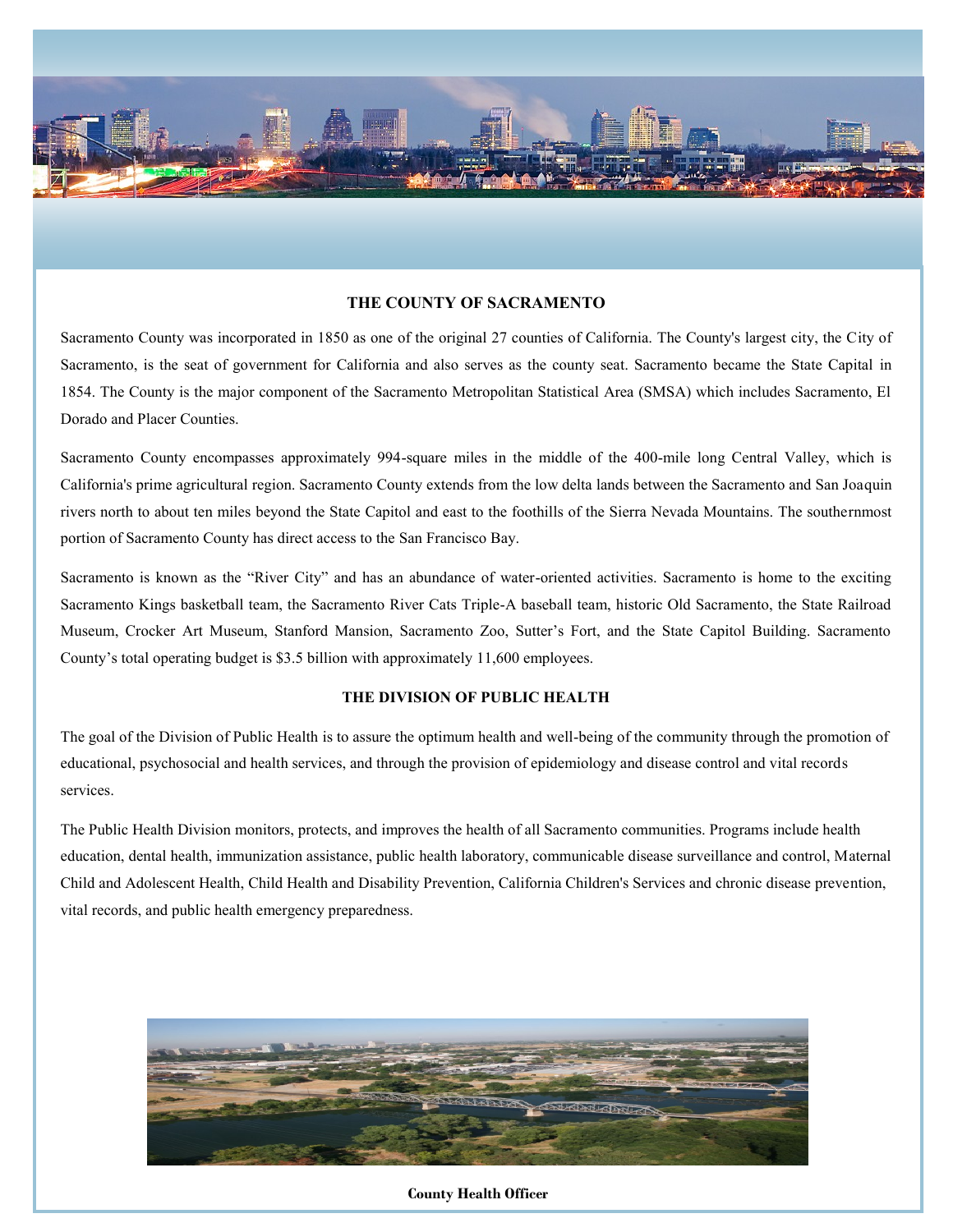#### **THE POSITION**

Under administrative direction, the County Health Officer plans, organizes, and directs the medical aspects of public health programs under his/her direction; assesses and protects the County's health status; enforces local, state, and federal health laws and regulations; and performs related duties as required.

This single position class is characterized by its responsibility to provide public health leadership for the County and serve as the local public health authority. The incumbent plans, organizes, implements and evaluates a variety of public health programs; works with other local, state, and national agencies, and the local medical community to promote and protect public health. This position is appointed by the Board of Supervisors and reports to the Director of Health and Human Services, or designee. The position is open due to the retirement of the current incumbent.

#### **ESSENTIAL KNOWLEDGES, SKILLS, AND ABILITIES**



The County Health Officer assesses and reports on the health status of the community by using multiple epidemiological, survey and statistical methods; plans, organizes, and evaluates a variety of health programs; provides direct and indirect supervision of staff including public health professionals; develops and implements public health policy and clinical policies and procedures, and ensures adherence to current medical protocol and procedures; interprets and disseminates policies, laws, regulations and state and federal directives regarding medical and public health issues, and enforces health and safety codes; acts as medical advisor/coordinator in the event of a County disaster; represents the department in contacts with government officials, agencies and community organizations; speaks before groups, attends meetings and conferences, issues public statements, and meets with news media; provides and coordinates specific management functions such as records administration, Vital Statistics recordkeeping, and meeting various mandated reporting standards.

## **THE IDEAL CANDIDATE**

The ideal candidate should be knowledgeable in the principles and practices of public health; organization, programs and services of local public health agencies; applicable laws, codes, and regulations, including enforcement techniques; community needs, resources and organizations related to public health and medical care; socio-economic and psychological factors that impact effective health service delivery; basic principles of research, statistical analysis, record keeping and report preparation; effective management practices in health care systems; principles of management and supervision; principles and methods of public and community relations, and public information practices and techniques.

The candidate should provide collaborative leadership with a strong commitment to public health; organize, direct, and coordinate activities designed to protect and promote public health; evaluate public health risks and hazards and communicate information effectively and proactively; manage multiple programs through subordinate staff; research, prepare, and interpret clinical, technical, and administrative reports and data; plan and prepare protocols; interpret and make decisions in accordance with appropriate laws, regulations, and policies; work cooperatively with other departments, officials, and employees including the local healthcare community; and speak effectively to diverse audiences.